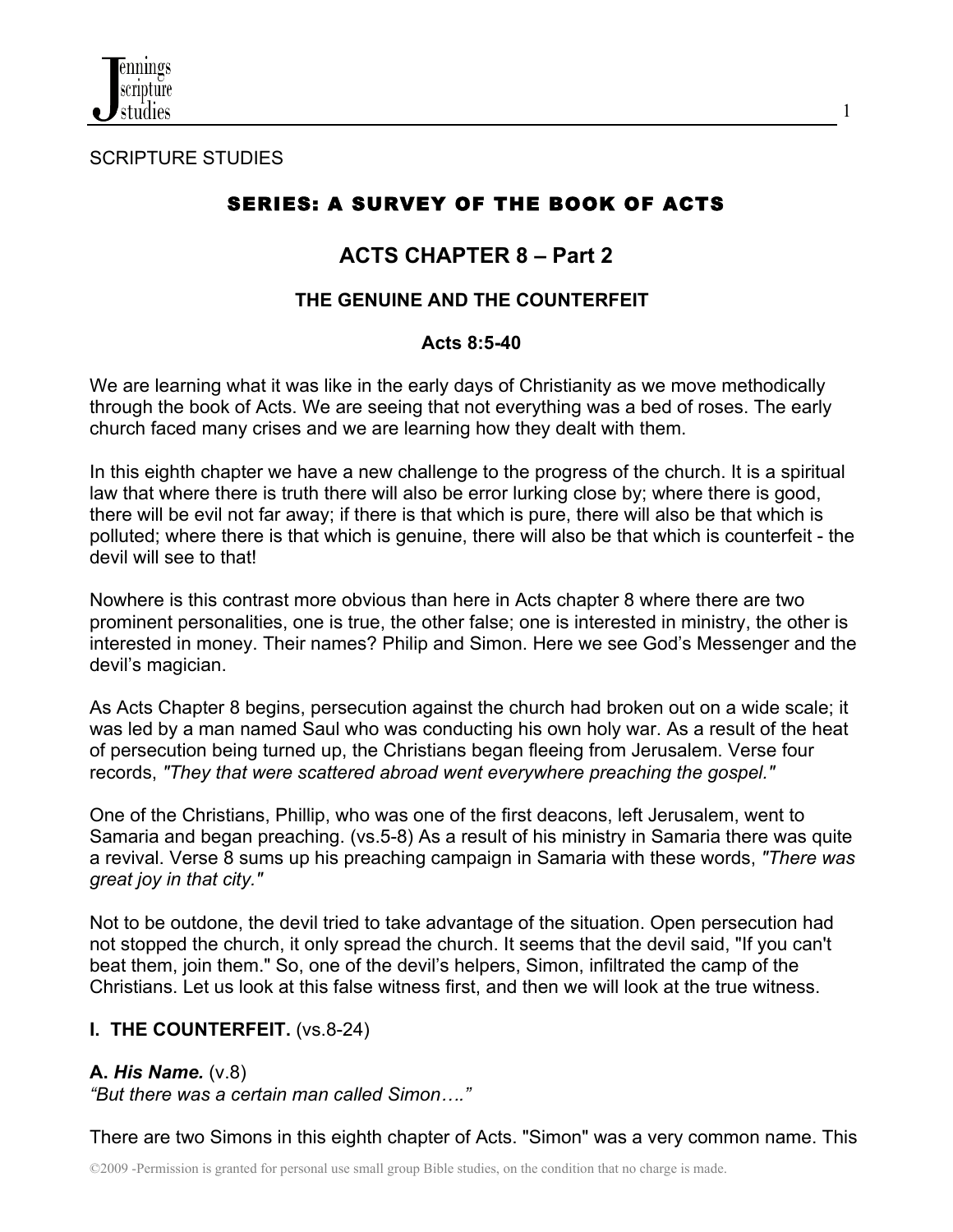

first mentioned Simon is not to be confused with Simon Peter who was sent to Samaria from Jerusalem by the apostles to check out what was taking place there. (v.14)

### **B.** *His Claim.* (v.9)

*"…. who previously practiced sorcery in the city and astonished the people of Samaria, claiming that he was someone great…."* 

This Simon was a witch doctor, a magician who held the people in fear by his incantations. He bewitched people by sleight of hand and dazzled their judgment by feats performed mysteriously. According to the Clementine Homilies, volume 1, page 22, "He gave himself out as the Highest Power." Justin Martyr writes that Simon visited Rome in the time of Claudius and established himself so highly that the Roman Senate decreed him divine honors and a statue was erected on the island of Tiber. In 1574, on the same spot, there was dug up a statue with the inscription, "Semoni Sanco Deo Fidio" meaning "Simon Sacred Deity."

#### **C.** *His Fame.* (v.10)

*"…..to whom they all gave heed, from the least to the greatest, saying, "This man is the great power of God."* Or, as the NASB translates it: *"This man is what is called the Great Power of God."* Verse 11 continues, *"And they heeded him because he had astonished them with his sorceries for a long time."*

William Barclay writes that such persons as Simon, "Deluded themselves before they deluded others." One of the pathetic things about all of this is to see people exploited by those who would take advantage of their physical and spiritual needs for material gain. This we have seen in our own day.

#### **D.** *His Game.*

*"Then Simon himself also believed; and when he was baptized he continued with Philip, and was amazed, seeing the miracles and signs which were done."* (v.13) *"And when Simon saw that through the laying on of the apostles' hands the Holy Spirit was given, he offered them money, saying, "Give me this power also, that anyone on whom I lay hands may receive the Holy Spirit."* (vs.18-19)

Simon's faith had more holes in it than Swiss cheese. He faked faith in order to gain what he perceived were the tricks of the trade that the apostles had, in order to add to the bag of tricks that he already had. His was not a genuine, saving faith.

"He pretended …. and professed that he did believe, what others did." (Gill)

"He was but a hypocrite, and really in "*the gall of bitterness and bond of iniquity."* Afterwards he apostatized from Christianity." (Henry)

**"**He was willing to profess himself to be his follower. It might have injured his popularity, moreover, if he had taken a stand in opposition when so many were professing to become Christians. People often profess religion because, if they do not, they fear that they will lose their influence, and be left with the ungodly. That Simon was not a real Christian is apparent from the whole narrative." (Albert Barnes)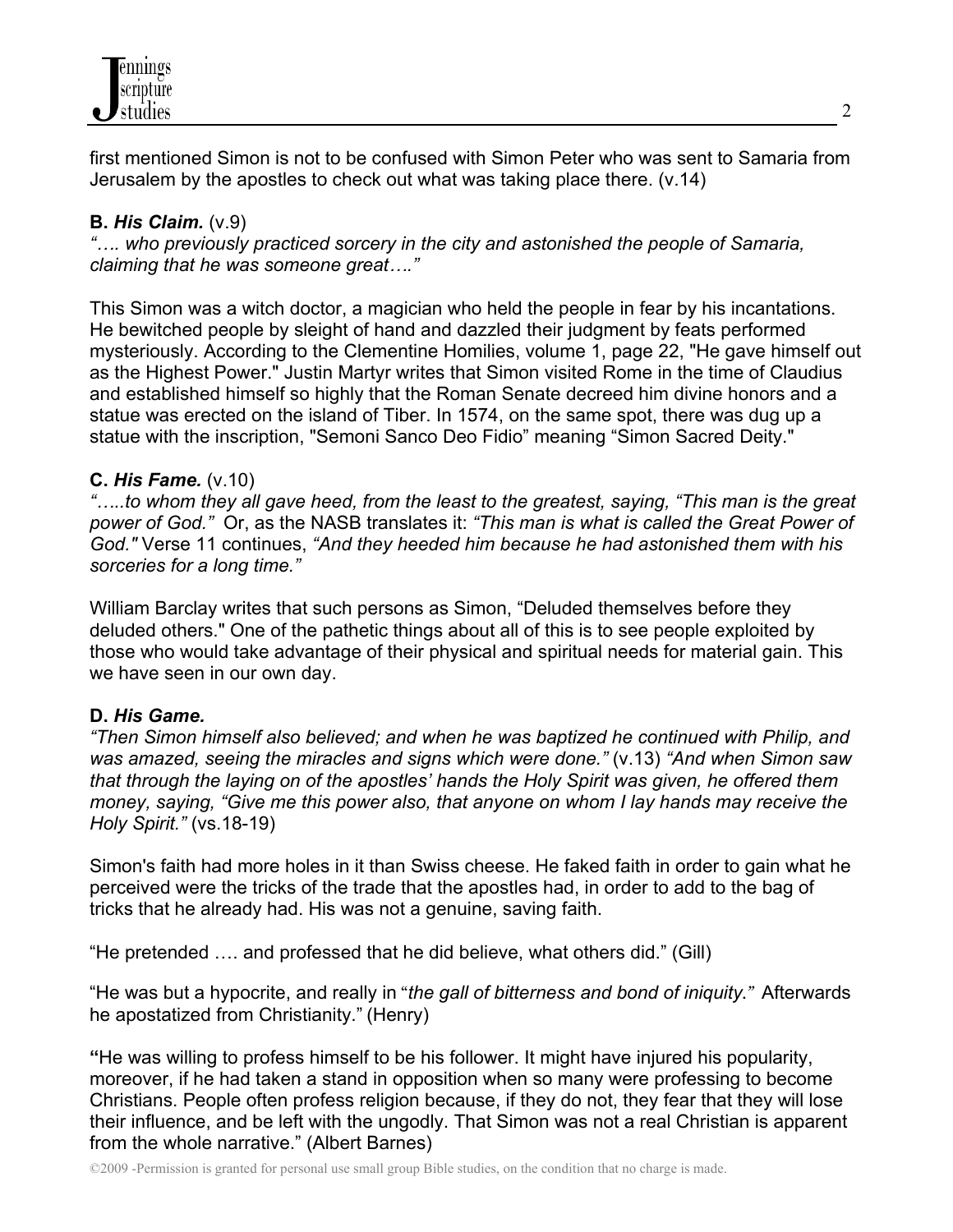#### **E. His Shame.** (vs.20-23)

*"But Peter said to him, "Your money perish with you, because you thought that the gift of God could be purchased with money! You have neither part nor portion in this matter, for your heart is not right in the sight of God. Repent therefore of this your wickedness, and pray God if perhaps the thought of your heart may be forgiven you. For I see that you are poisoned by bitterness and bound by iniquity."*

Anytime you find a successful ministry for the Lord, there will always be people trying to cash in on it. In Samaria, there was a classic example of a phony who looked genuine; of the false who looked true.

There are at least five characteristics of phony religious leaders in this story:

- 1. Exalting a person other than Jesus Christ. (v.9) Simon was a man who believed that he was something great, and people began to gather around him and believe in him.
- 2. Drawing a following based upon fleshly impressions and attractions. (v.10) This man made no mention of the Word of God or of Jesus Christ. He drew people to himself. They were impressed and attracted to him personally by what he did and who he claimed to be.
- 3. Exercising a counterfeit power. (v.11) Simon had the attention of many people, not because of his message, but because of his magic and methodology. He had power, but the power was not from God.
- 4. Going through religious motions for the wrong motives. (vs.12,13) Luke tells us that Simon believed and was even baptized. He was amazed at what he had seen Philip do and he wanted to do the same things. His interest was solely for selfaggrandizement.
- 5. Preoccupation with the material rather than the spiritual. (vs.18-21) Simon had the idea that what Philip had was something that could be purchased with money. He wanted to add the ability to do what Philip was doing to his repertoire of tricks. What he was attempting to do was for gain.

The practice in which Simon was engaged did not cease with his death. We have seen a plague, a scourge of this same thing in our day. In this century the public's confidence in Christianity, churches, and particularly preachers, has, too some extent, been eroded due to exactly the same shenanigans in which Simon was involved.

Simon was the cause of a new word being added to our vocabulary. It is the word "simony." The word means, "The buying or selling of sacraments or benefits." It was a common practice in the middle ages by which an office, such as bishop, could be purchased with money. It has come to describe the practice of buying and selling religious favors.

However, it must be stressed, that the vast majority of truly born-again servants of God are still faithful, still true and still trustworthy! If one surgeon botches a surgical procedure,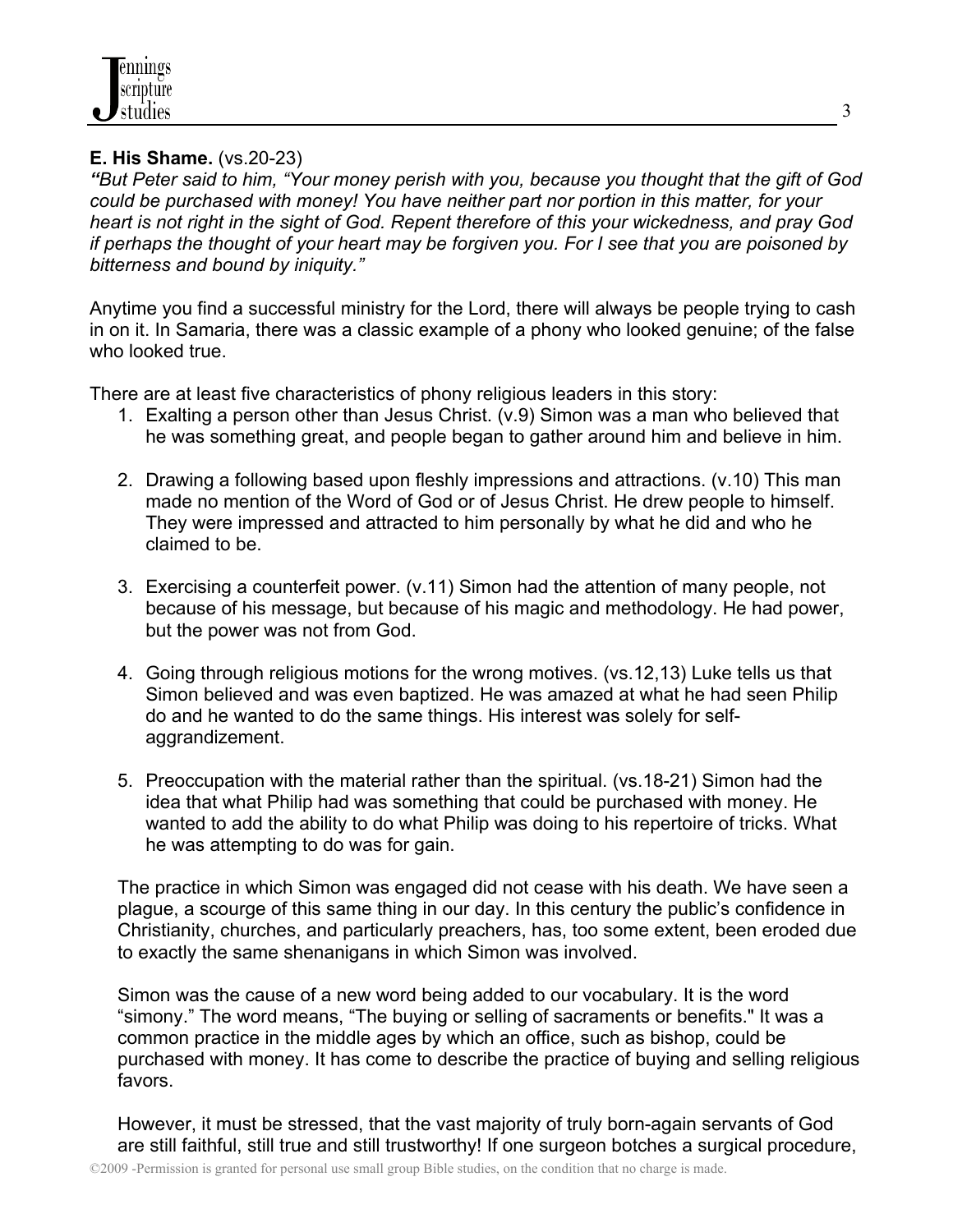we do not shun all surgeons; if one banker absconds with bank funds, we do not avoid all bankers and banks; if one congressman is a crook, we have no justification for denouncing all congressman; if one Christian servant defects from the faith for whatever reason, that does not mean that all Christian servants will fail.

If there is one false leader in Samaria, like Simon, that does not mean that all leaders in Samaria were also false. Philip, Peter and John were true men of God and God vindicates His own. In spite of the counterfeits there are always the genuine and God's work goes on.

## **II. THE GENUINE.** (vs. 26-40)

Philip was a genuine servant of God. He was genuinely interested in pointing people to Christ, not in attracting people to himself. In verses 26-40 we read the account of the evangelization of an individual by Philip. The account is both interesting and inspiring. However, I wish to point out that the account is also informative: it informs all would-be witnesses about the privilege and process of witnessing, drawn from Philip's example. Consider:

## **A. The Prerequisites For Personal Work.**

- 1. Sensitivity to the Holy Spirit's direction. Acts 8:26  *"Now an angel of the Lord spoke to Philip, saying, 'Arise and go toward the south along the road which goes down from Jerusalem to Gaza.' This is desert."*
- 2. Humble obedience.
	- *"So he arose and went."* (Acts 8:27)
	- a. He left his Samaria for the wilderness.
	- b. He left the city for the desert.
	- c. He left the crowds for the individual. God is concerned about individuals as well as crowds. (Compare Acts 8:6 with Acts 8:26 and 27.)
- 3. Boldness.

"*He opened his mouth."* (Acts 8:35a)

 4. Knowledge of the Word of God. *"He began at the same Scripture and preached to him Jesus."* (Acts 8:35b)

**Illustration:** Dr. F. B. Meyer, the famous preacher from Great Britain, told the story about to professing Christians who worked in the same business office. Over the years, neither of them knew that the other was a professing Christian. One of these men said to his minister one day, "Wasn't it funny that Bill and I were so close to each other in business, but neither of us knew until recently that the other was a Christian!" "Funny?" Said the minister, "Why that's not funny! It's tragic! In my opinion neither of you have ever been born-again. Let us get down on our knees and let us both asked that God will make you a new creature in Christ Jesus."

## **B. The Principles of Personal Work.**

- 1. All need the gospel regardless of condition, color, creed or country.
- 2. Religion is no substitute for salvation. The Ethiopian was religious, but he needed Christ. He had gone to the world's most religious city, Jerusalem, seeking and was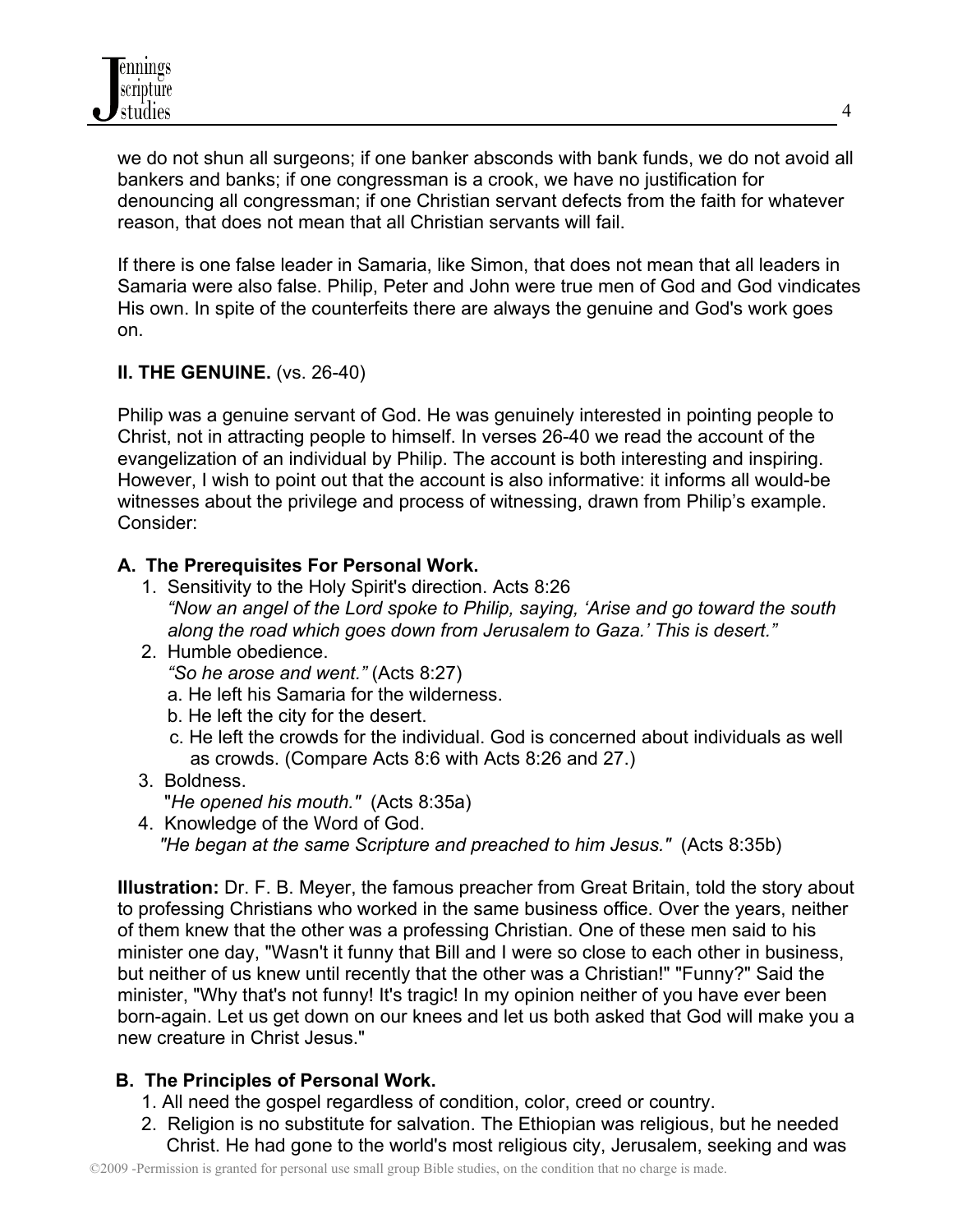

returning home yet seeking.

3. *"Be ready always to give an answer to everyone that asks you a reason of the hope that is in you with meekness and fear."* (I Peter 3:15)

#### **C. The Procedures in Personal Work.**

- 1. Begin where people are -- the Ethiopian was reading Isaiah chapter 53, and Philip  *"began at the same Scripture."*
- 2. Use the Word of God, not argumentation.
- 3. Press lovingly for a decision. Acts 8:37
- 4. Urge an open confession by baptism.

#### **SUMMATION**

There are three types of witnesses:

#### **A. There is the false witness.**

 The false witness is exemplified by Simon the witch-doctor in Samaria. We are not to think however, that all false witnesses are slight of hand soothsayers. There are sincere religious leaders who are preaching a false message. Paul warned the believers in Galatia of those who would preach a false gospel: *"I marvel that you are turning away so soon from Him who called you in the grace of Christ, to a different gospel, which is not another; but there are some who trouble you and want to pervert the gospel of Christ. But even if we, or an angel from heaven, preach any other gospel to you than what we have preached to you, let him be accursed. As we have said before, so now I say again, if anyone preaches any other gospel to you than what you have received, let him be accursed."* (Gal.1:6-9)

#### **B. There is the true witness.**

Philip is a beautiful example of a true witness. He had the glory of God as his motivation; He had the salvation of a soul as his mission; he had the gospel as his message. The test of authenticity is: *"A true witness delivers souls, but a deceitful witness speaks lies."* (Prov.14:25) The true witness delivers from the bondage of sin and Satan. The false witness puts souls into bondage. Paul warned the Galatians to *"Stand fast therefore in the liberty by which Christ has made us free and do not be entangled again with a yoke of bondage."* (Gal.5:1)

#### **C. There is the silent witness.**

The true witness is one who has experienced the life-changing power of the gospel of Jesus Christ. He/she has repented of sin and received the Savior. They have passed from death to new life in Christ *and* testifies to others by life and lip of the change that Christ Jesus has wrought in their life. However, the silent witness is, well, just that: silent! Their lips are sealed.

I am reminded of the account of the four lepers in the Old Testament who were outside the city of Samaria starving. They discovered that the Syrians, who had invaded Samaria, had suddenly fled, leaving the city's food supply behind. They went into the city and began to gorge themselves on food when they suddenly thought of other hungry people.